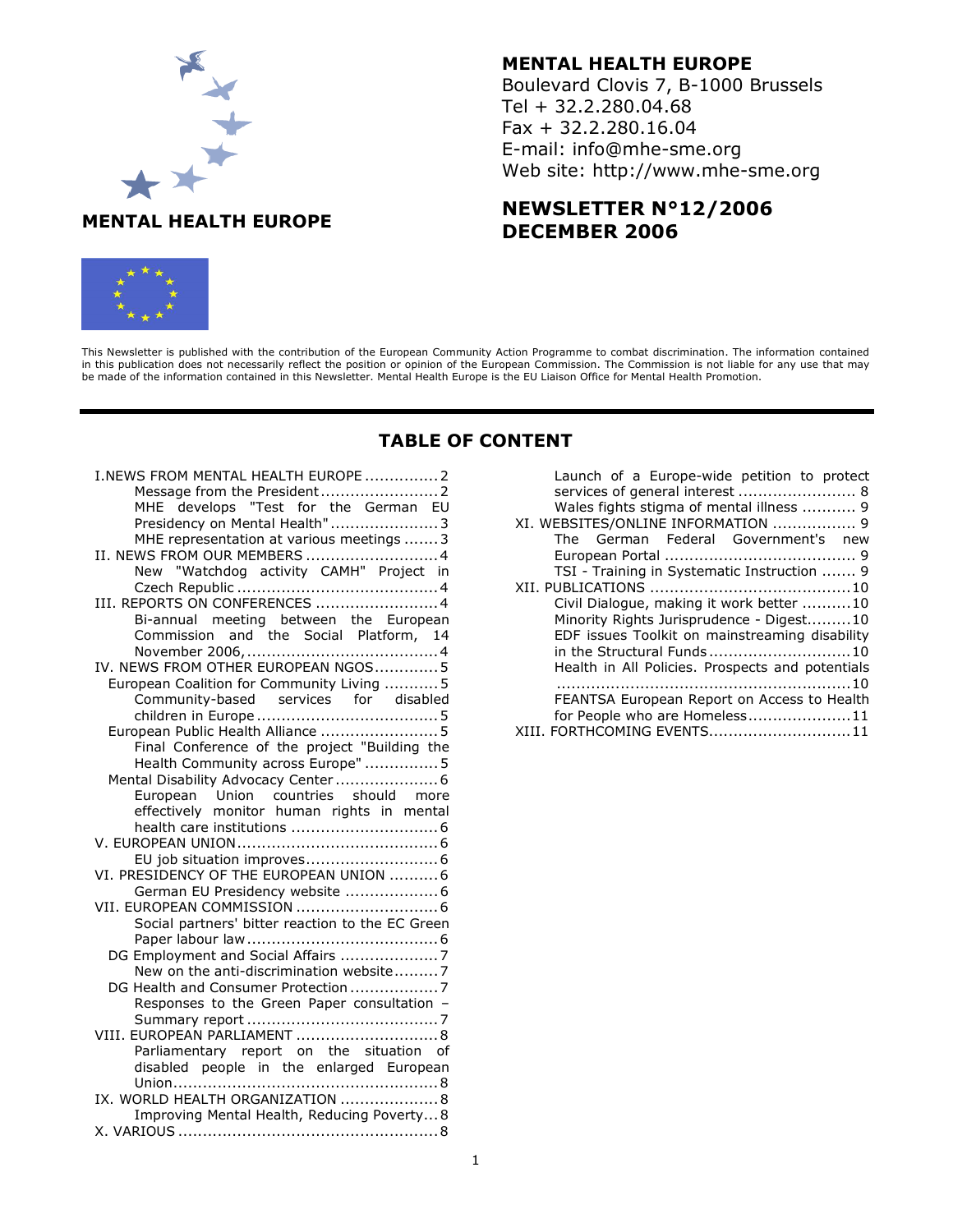

## I.NEWS FROM MENTAL HEALTH EUROPE

#### Message from the President

Dear Friends,

Sincere and very warm greetings for a very happy Winter Solstice, Happy Christmas and a Peaceful New Year 2007.

As 2006 passes away it is time to reflect upon the many developments and achievements in European Mental Health of the last year and our plans for the future. These include the impact of the Green Paper on Mental Health, the Anti-Poverty strategy, the Social Inclusion of people with disabilities in the larger European Union and the better understanding of societal mental health and well being which are now being reflected in the National Action Plans of many European member states.

I hope that the commitment of European non governmental organisations (NGOs) to create a better, just and civil society is visible in the activities undertaken by MHE in its many projects and partnerships to share good practice and to advance the needs of those who experience mental ill health, discrimination or social exclusion.

2007 is going to be very significant for MHE. The Vienna Conference "No Health without Mental Health - from the Slogan to Reality" in May/June in partnership with Pro-Mente Austria will be a significant forum for raising awareness, advancing understanding and sharing good practice related to a range of aspects of societal Mental Health and Well Being.

It is my hope that the positive vision of MHE will be reflected in the policies and programmes of European member states so that many vulnerable groups, including children and families, carers and the elderly will be able to live a better and healthier life in the expanding new Europe.

As we welcome Bulgaria and Romania to the European Union our aim is that they can build upon the experiences of the recent Accession Countries in advancing their plans for the development of positive Mental Health services including community care provision and deinstitutionalisation.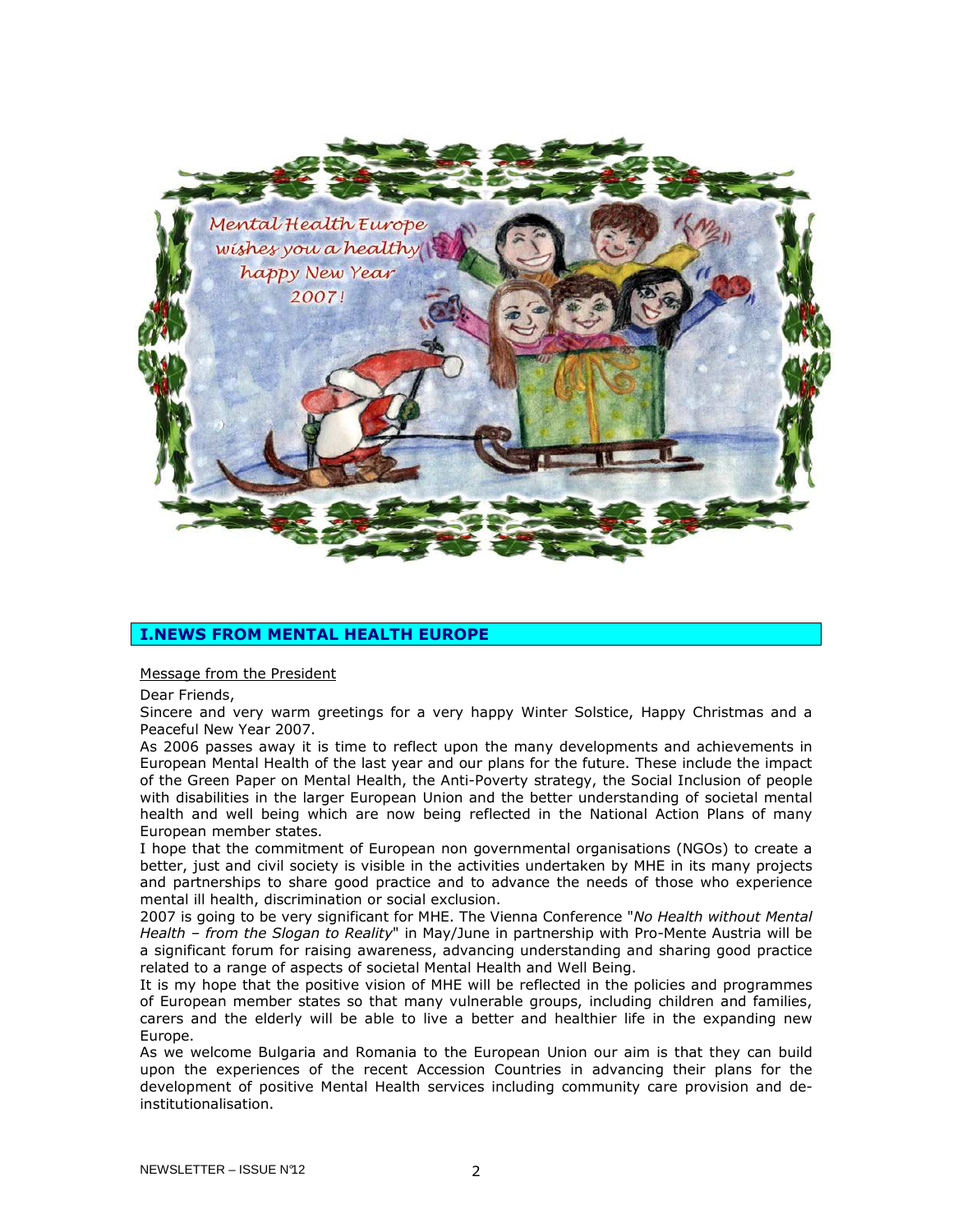I wish to thank all those who support Mental Health Europe, including the many members in so many countries, including service users and ex-users, families and carers; we value your support!

I also wish to thank all the members of the MHE Board and the Executive Committee who share their skills, time and energy in order to advance our commitment to positive Mental Health in the new European Union.

I wish to thank all MHE staff, in particular our Director Mary Van Dievel, in their work in the MHE headquarters in Brussels. Their work is central to the achievement of our vision of enabling MHE to become the leading European Mental Health voice.

I particularly wish to thank John Bowis MEP (Member of the European Parliament) for his commitment to Mental Health issues in Europe and for giving MHE the opportunity to share the principles of Societal Mental Health and Well Being at the European Parliament meeting in September 2006. I feel very positive about the future of MHE's work and the potential for further collaboration with a range of European partners.

I thank all my colleagues and friends for their support, challenge and encouragement.

Most of all I wish to thank all those people who experience mental ill health, discrimination and social exclusion in their daily lives who teach us so much about the impact of social disadvantage and I wish them and their families a healthier New Year and with the hope for continuing improvements in their lives.

All the best for the New Year 2007,

Malgorzata Kmita

President, Mental Health Europe

## MHE develops "Test for the German EU Presidency on Mental Health"

Germany, who will take over the EU Presidency from Finland on  $1<sup>st</sup>$  January 2007, presented recently its priorities for its 6 months term. These priorities include: to take up the issue of the future of the European Constitution, to bring the EU closer to the citizens, and to prepare a declaration for March 2007 (50<sup>th</sup> anniversary of the Rome Treaty) expressing the objectives and hopes of European construction of the next half century. In the area of Health, the German Presidency has three key issues: Health Promotion, Innovation, and Access to Healthcare. The Presidency is aiming to finalise the health action programme until 2013, to develop a Community framework on health services and co-operate with WHO on health promotion.

The German Presidency will work closely with the following two Presidencies, the Portuguese and Slovenian Presidency, with a view to best achieving the objectives set out in the programme. To this end they will also cooperate with the other institutions of the European Union and in particular with the Commission and the European Parliament on the basis of their respective competences.

Mental Health Europe has prepared a "Test for the German EU Presidency on Mental Health" that may help the European Union to move towards a more social Europe respectful of the fundamental rights of all, especially those who experience mental health problems.

To view the test (in English and German): http://www.mhe-sme.org/en/Our\_work\_4.htm (the French version will be available soon)

To access the German EU Presidency website: http://www.eu2007.de

For more information: MHE Secretariat, Tel +32 280 04 68, E-mail info@mhe-sme.org

#### MHE representation at various meetings

On 1 December, Mari Fresu, Project Coordinator, represented MHE at the 4<sup>th</sup> meeting of the DG SANCO Stakeholder Involvement Peer Review Group, which took place in Brussels.

On 5-6 December, Malgorzata Kmita, President, Mary Van Dievel, Director, Elisabeth Muschik, Vice-President, Josée Van Remoortel, Senior Policy Advisor, Sogol Noorani, Project Coordinator, and Fanny Muller, Information Officer, attended the Social Platform Annual Conference, "Social Values and Democracy: Renewing the guiding principles of the European Union" in Brussels (Belgium).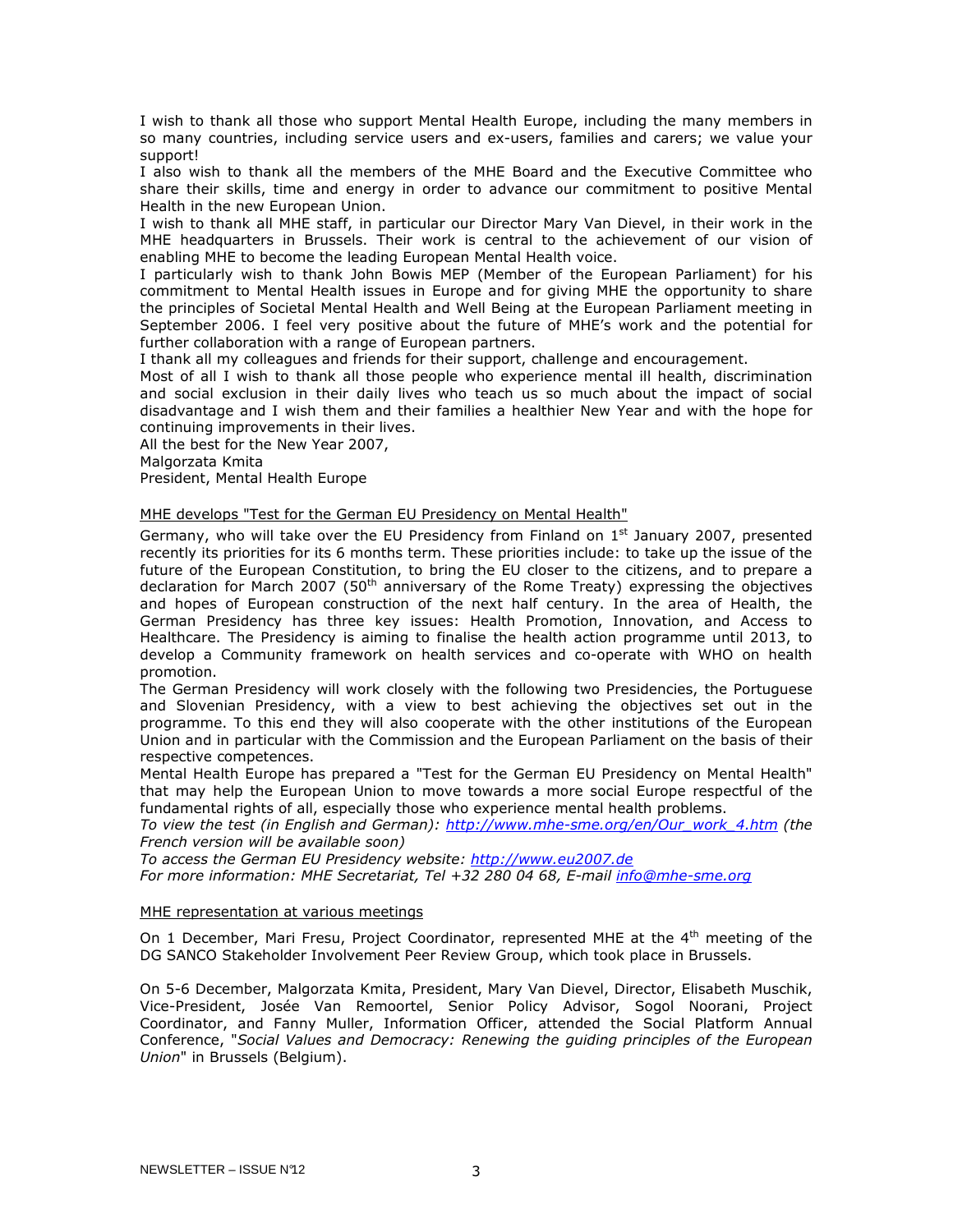On 6 December, the MHE Executive Committee met in Brussels. It was attended by Malgorzata Kmita, Elisabeth Muschik, Colette Versporten, Board member, Josée Van Remoortel and Mary Van Dievel.

On 7 December, Elisabeth Muschik represented MHE at the Social Platform Steering Group, which was held in Brussels.

On the same day, Fanny Muller participated in the Social Platform Media Training for Press and Information Officers, organised also in Brussels.

On 13 December, Mari Fresu, represented MHE at the European Public Health Alliance (EPHA) Extraordinary General Assembly in Brussels.

On 14-15 December, Elisabeth Muschik took part in the Social Platform study visit to Slovenia.

## II. NEWS FROM OUR MEMBERS

New "Watchdog activity CAMH" Project in Czech Republic

The Czech Association for Mental Health started in September 2006 a pilot project financed with the support of the Open Society Fund - Prague, which is called "Watchdog activity CAMH". The project aims at fortifying the prevention of discrimination of people with mental disease and at pointing out discrimination approaches.

The output for this year-long project will consist in case studies, both in Czech and English. These case studies will describe the work, based on fundamental documents, that is being carried out by responsible institutions to improve the care of people with mental disease.

The Czech Association for Mental Health will, within this project, and from November 2006 on, publish a Newsletter focusing on events linked to the issue of mental health care, relevant legislation and other close themes.

For more information: contact person, Klara Malikova, from the Czech Association for Mental Health, E-mail klara.malikova@capz.cz, or visit the association's website, http://www.capz.cz Thanks to Klara Malikova for this contribution.

## Your activities and initiatives are important! They may also inspire others!

## III. REPORTS ON CONFERENCES

Bi-annual meeting between the European Commission and the Social Platform, 14 November 2006,

The second 2006 bi-annual meeting between the European Commission and the Social Platform took place on 14 November 2006 in Brussels (Belgium).

The meeting was chaired by Anne-Sophie Parent, President of the Platform, and Luisella Pavan-Woolfe, Director in DG Employment, Social Affairs and Equal Opportunities.

Director General Nikolaus Van der Pas (DG Employment, Social Affairs and Equal Opportunities) opened the meeting by reassuring social non governmental organisations (NGOs) of the European Commission's (EC) awareness of their major concern, which is the rising disconnection, since the revision of the Lisbon Strategy, between the economic and competitive side and the social side of the social EU. The Commission is, indeed, working on the reconciliation of both sides and the striking of a right balance.

Progresses have already been made so far thanks to the Open Method of Coordination, which proved productive in the end regarding pensions systems or economic sustainability. The current work of the Finnish Presidency of the European Union in this respect will be continued and widened by the next German and French Presidencies.

Mr. Van der Pas' speech was followed by reactions from members of the Social Platform, who insisted on the fact that despite what has been declared, NGOs still feel that the EC approach is unbalanced and that the economic side is prevailing. According to them, it is not enough to say things, actions have now to be undertaken.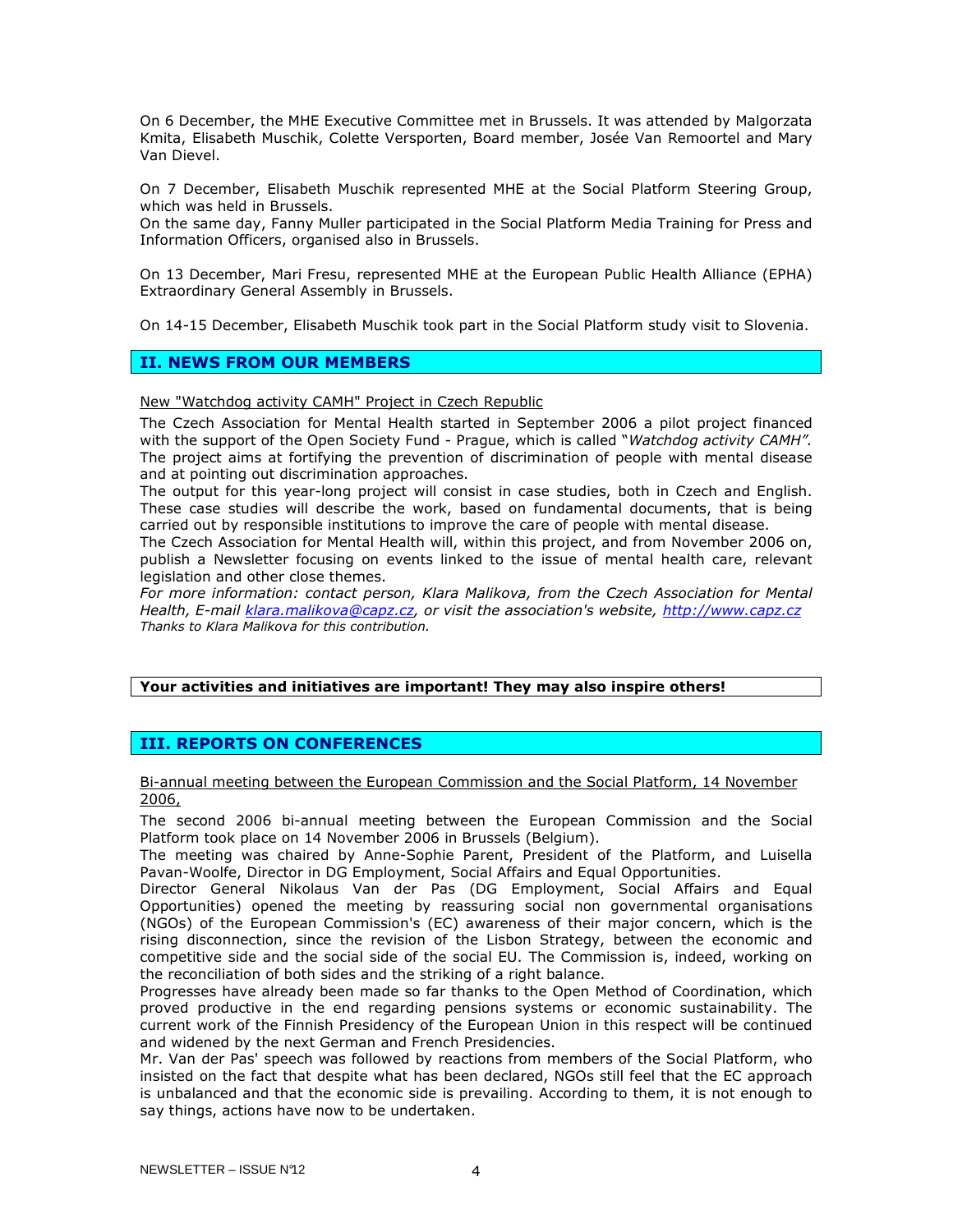The issue of unemployment and low wages, especially amongst the youth, is a major source of worry. Social NGOs hope that it will be included in the upcoming EC Communication on minimum income.

The following presentations were very diverse and informative. Discussions related to the new EC Sustainable Development Strategy, EC's work to combat social exclusion and replace the old welfare model, the consultation regarding Community action on health services, children's rights and the efficiency and equity in European education and training systems.

Mary Van Dievel, Director, Sogol Noorani, Project Coordinator, and Fanny Muller, Information officer, represented MHE at the meeting.

For more information: the Social Platform Secretariat, Tel +32 2 511 37 14, E-mail platform@socialplatform.org, or visit the website, http://www.socialplatform.org

## IV. NEWS FROM OTHER EUROPEAN NGOS

## European Coalition for Community Living

## Community-based services for disabled children in Europe

On the occasion of the International Day of Persons with Disabilities (3 December), the European Coalition for Community Living (ECCL) called the European policy makers to ensure that all disabled children can live in the community, and to put an end to the practice of placing them in segregating residential institutions. In a report entitled "Focus on the Right of Children with Disabilities to Live in the Community", ECCL recommended what action must be taken to ensure that families of children with disabilities receive the support they need. This would allow children with disabilities to grow up in their families and together with other children.

While many disabled children need a range of professional support services throughout their lives, ECCL believes there is no justification for providing such services in an isolated or segregated environment. No matter what the nature of child's disability is, all services must be provided in the family home, foster care or small community homes. The right to live in the community is protected by the United Nations (UN) Convention on the Rights of the Child and the new draft UN Convention on the Rights of Persons with Disabilities.

The Focus Report on the Right of Children with Disabilities to Live in the Community was launched at the European Day of People with Disabilities conference on the 4-5 December 2006 in the Charlemagne Conference Centre, Brussels.

To download the report: ECCL website, http://www.community-living.info/documents/ECCL-AR-2006-FINAL.pdf

Printed copies can be obtained from the MHE Secretariat.

## European Public Health Alliance

Final Conference of the project "Building the Health Community across Europe"

EPHA is organising the closing conference of its current project "Building the Health Community across Europe". The conference will be held in spring 2007 in Bratislava, Slovakia. The topic of the conference is Health and Enlargement.

The conference will be a 2-day event with 2 plenary sessions and parallel workshops on the following themes:

- Mental Health;
- Alcohol and drugs;
- Nutrition (including childhood obesity);
- Common Agricultural Policy and health in CEE region;
- Health services, patients and health professionals mobility;
- Environmental Health;
- Tobacco;
- Any other relevant topics that fit the aim of the conference.

The conference will be attended by EPHA member organisations, public health non governmental organisations (NGOs) from the new member states (potential new EPHA members), academia and policy makers. The conference will produce policy recommendations that will be communicated by EPHA to the EU institutions.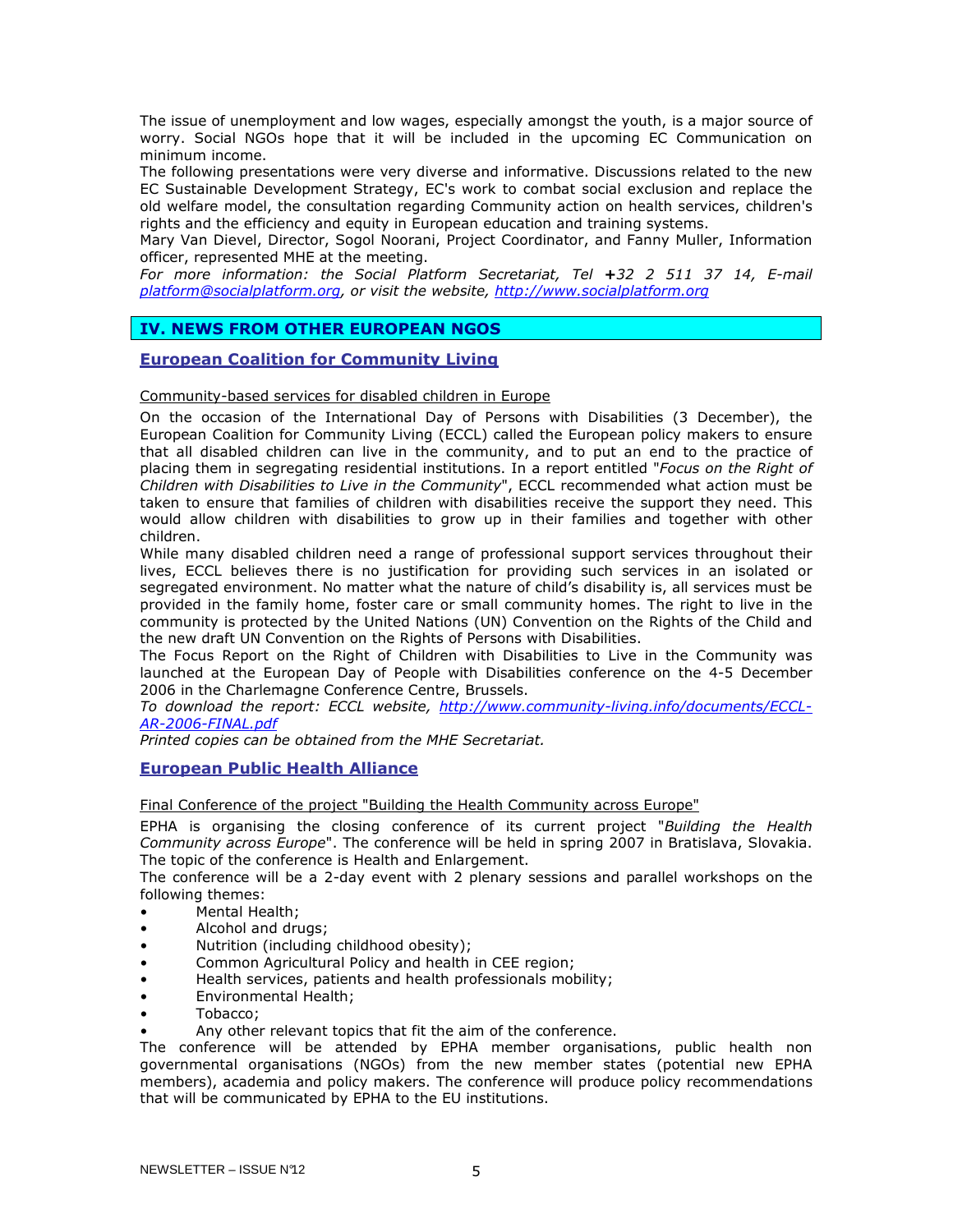MHE is considering organising a workshop in the frame of this conference. For more information: EPHA website, http://www.epha.org/IMG/ppt/EPHA\_conference\_call\_wksp\_leaders200610.ppt

## Mental Disability Advocacy Center

## European Union countries should more effectively monitor human rights in mental health care institutions

At a major conference in Budapest (Hungary), held on 25 November, attended by over 80 people from ten European countries, the Mental Disability Advocacy Center (MDAC) launched its report "Inspect!" and called on European Union countries to better respect human rights of people with psycho-social and intellectual disabilities.

Keynote speaker of the conference was Dr. Silvia Casale, President of the European Committee for the Prevention of Torture (CPT). Her message was clear: "The experience of the CPT is that countries have not yet put in place adequate national monitoring mechanisms. It is imperative that people deprived of liberty be free from torture, inhuman and degrading treatment or punishment. Independent inspection and complaints bodies are crucial for ensuring that protection."

Over 80 conference delegates of various disciplines exchanged information on best practice on how governments can better ensure protection of the rights of people with psycho-social disabilities and intellectual disabilities. Recognising the vulnerability to abuse and neglect of those within closed institutions, the participants of the conference focused upon the vital importance of their formal public scrutiny. Consequently, of particular interest was the effectiveness and specific form of this scrutiny which implicated the necessity of independence from the State of inspectorate bodies, their adequate financing and solid structures.

For more information and to download MDAC report: MDAC website, www.mdac.info.

## V. EUROPEAN UNION

#### EU job situation improves

The employment situation in the European Union (EU) continued to improve in 2005 despite a temporary slowdown in economic growth, according to the "Employment in Europe 2006" report, published by the European Commission today. Reforms are producing results. Unemployment in the EU fell by almost half a percentage point (to 8.7% from 9.1% in the previous year) while employment growth almost doubled to 0.9%. Nevertheless, the Union continues to under-perform both in terms of employment and productivity growth in relation to EU targets. A stronger drive to implement comprehensive reforms is a matter of urgency. For more information: the Commission's website,

http://ec.europa.eu/employment\_social/emplweb/news/news\_en.cfm?id=185 Source: European Commission

## VI. PRESIDENCY OF THE EUROPEAN UNION

#### German EU Presidency website

As of 1 January 2007, the website of the German Presidency of the European Union will be accessible online in three languages (English, French, and German) at the web address http://www.eu2007.de/info/en/index.html?null

The website will include a calendar, a comprehensive media service with press programmes for major events, a photo service, newsletters, route planners and weather forecasts, as well as all official statements of the German EU Presidency.

## VII. EUROPEAN COMMISSION

Social partners' bitter reaction to the EC Green Paper labour law

On 23 November 2006 the Commission launched a public consultation on "Modernising labour law to meet the challenges of the 21st century". The presentation of the Green Paper that is the basis of the consultation was preceded by a behind-the-scenes row which went on for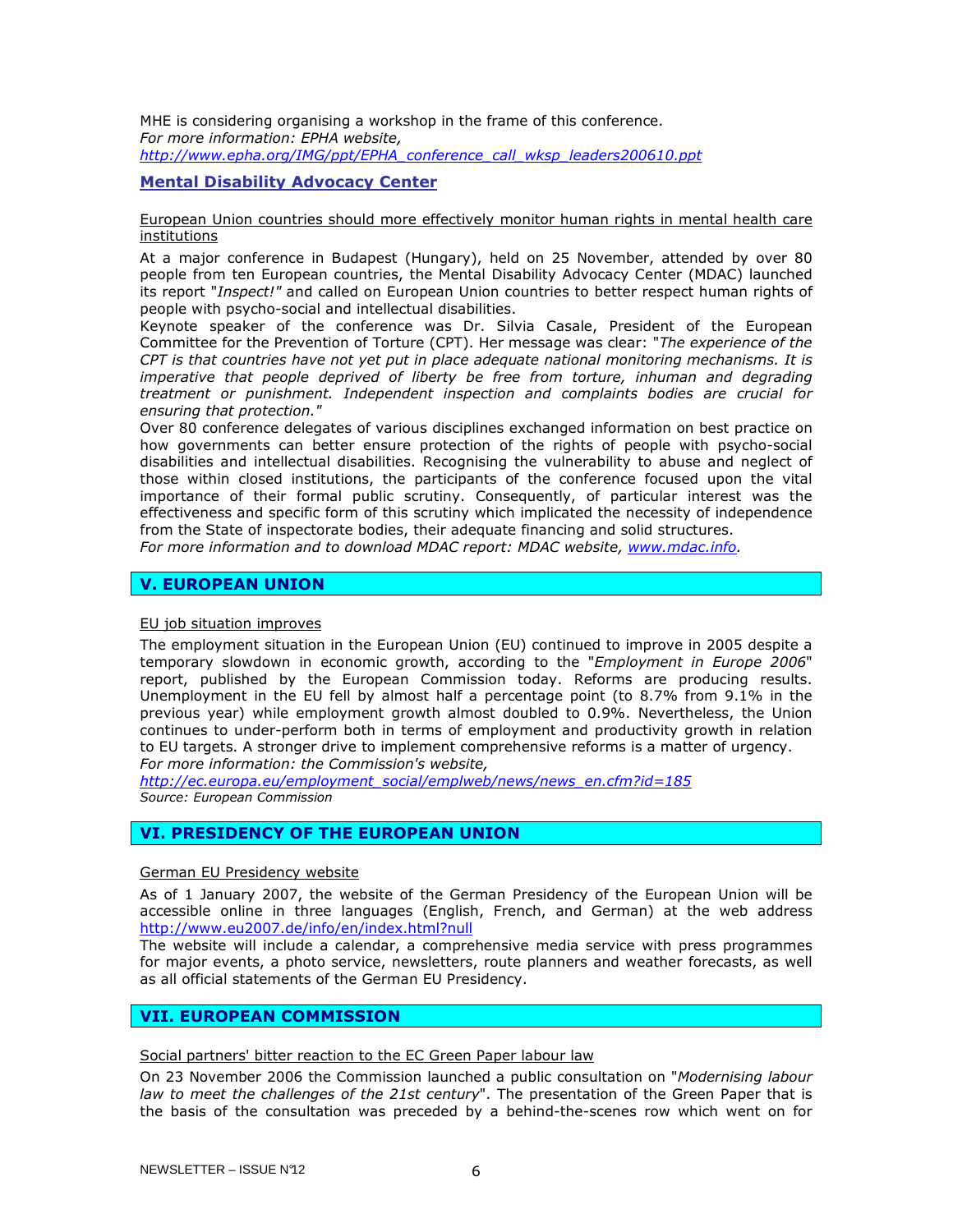several months between employers, trade unions, member states and Commission services. The conflict was about the paper's alleged pre-empting of the consultation's results and what UNICE, the European employers' association, called "an implicit agenda of harmonisation of labour law" throughout the EU. Taking such criticism into account, the paper was re-drafted and is now more employer-friendly than earlier drafts.

However, employers, trade unions and non governmental organisations remain very critical of the process as well as the content of DG Employment's consultation on labour law, announcing they want to shift the emphasis to issues they consider important.

The Social Platform, which represents social NGOs across Europe, criticised the Commission's road map towards the adoption of common principles on flexicurity in 2007, because "the only open consultation that is presently taking place is on labour law, neglecting many other facets of flexicurity such as the need for solid social infrastructures, public support, supportive activation policies, minimum income or investment in life-long learning". However, the Social Platform welcomed what it called a "timely consultation on labour law to address gaps in protection of workers and the issue of European social standards." It called for the consultation "to mark the opening of a structured debate on the impact of social dumping in the EU".

The consultation will remain open for four months, until 31 March 2007. It will be followed by a Commission communication on flexicurity in June 2007.

For more information: the Commission's website,

http://ec.europa.eu/employment\_social/labour\_law/green\_paper\_en.htm Source: EurActiv

## DG Employment and Social Affairs

## New on the anti-discrimination website

The Equality and non-discrimination annual report, new language versions of the "Putting" equality into practice" brochure and key information pages in 20 languages have all been added to the European Commission's anti-discrimination website.

The "Equality and non-discrimination annual report" highlights the progress on implementing the 2000 Equality Directives and also features a section on the forthcoming 2007 European Year of Equal Opportunities for All. The publication is available in English. Translations will follow in the 19 other official EU languages.

To access this document:

http://ec.europa.eu/employment\_social/fundamental\_rights/public/pubst\_en.htm#pol

"Putting equality into practice" takes a thematic approach to the Community Action Plan. The latest edition includes features on legal advice, training schemes and awareness raising. It is now available in all 20 EU languages to order or download.

To access this document:

http://ec.europa.eu/employment\_social/fundamental\_rights/public/pubst\_en.htm#broch

Detailed information on the Equality Directives, rights and obligations, and work to combat discrimination has also been made accessible to a wider audience thanks to translation, in all 20 EU languages, of key information pages on the anti-discrimination site.

For more information: the anti-discrimination website,

http://ec.europa.eu/employment\_social/fundamental\_rights/index\_en.htm

## DG Health and Consumer Protection

## Responses to the Green Paper consultation – Summary report

On 14 October 2005, the European Commission published its Green paper "Improving the mental health of the population. Towards a strategy on mental health for the EU". Following publication the Commission launched a wide consultation process, including both a thematically structured series of consultation meetings, as well as an open consultation process.

A report summarising the responses to the open consultation is now available on the Commission's website:

http://ec.europa.eu/health/ph\_determinants/life\_style/mental/green\_paper/mentalgp\_report. pdf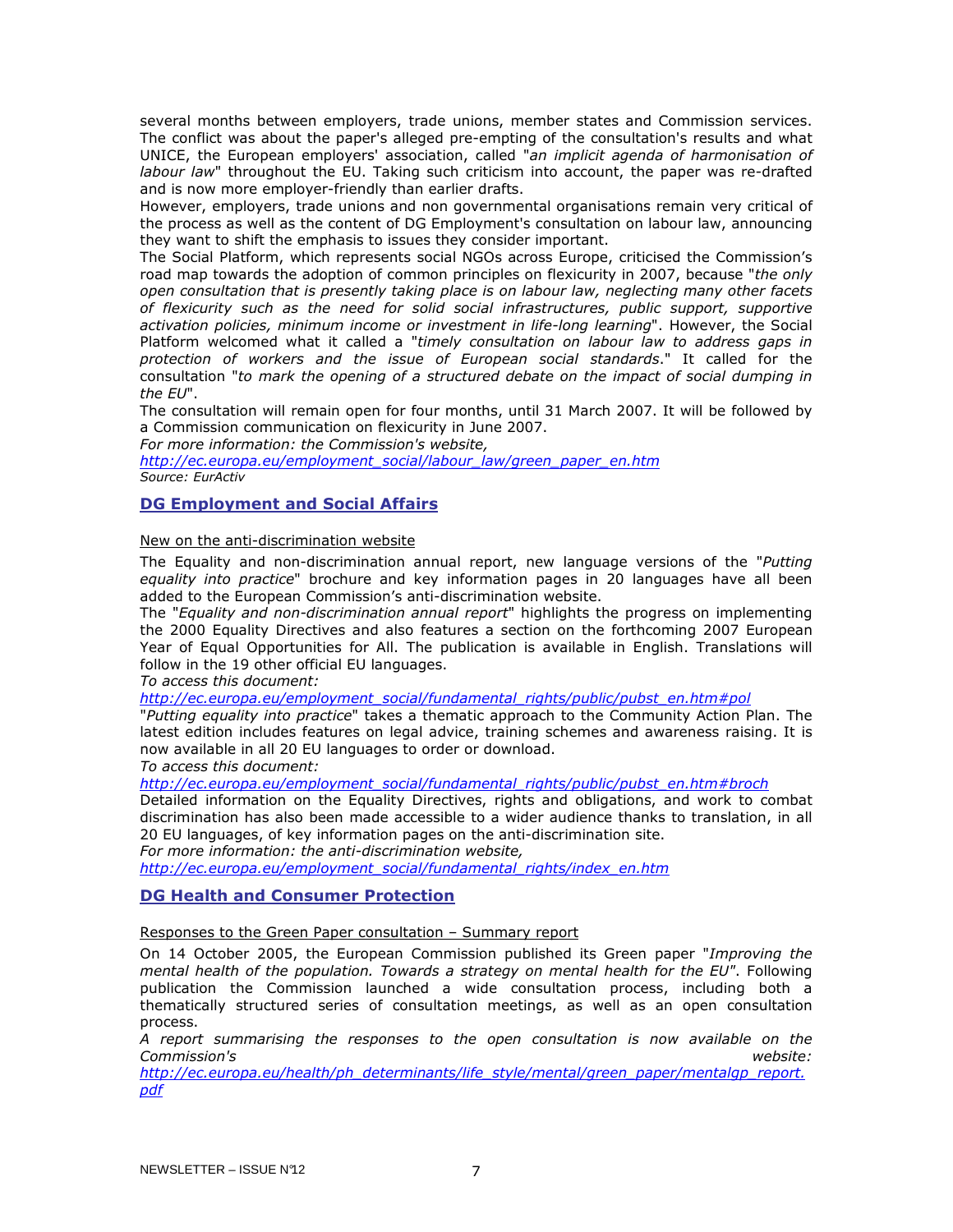## VIII. EUROPEAN PARLIAMENT

Parliamentary report on the situation of disabled people in the enlarged European Union

Around 50 million Europeans – almost 10% of the population – have some form of disability and 1 in 4 have a disabled family member. A recent parliamentary report said that improving access to public transport and making websites more usable are two vital steps in tackling unemployment among disabled people. In its role as legislator, the European Parliament has always tried to raise awareness of disability and ageing issues. In 2003, the "European Year of people with disabilities", it hosted a Parliament of people with disabilities from all over Europe. The aim was to discuss ways in which improvements at a local, national and European level could be made. They adopted a manifesto for the 2004 EP elections.

The report adopted by Parliament's Employment Committee last November calls for more opportunities for disabled people in education and the job market. As well as improving access to public transport it wants better websites – a vital tool in finding a job – 80% of public websites, including those in the European institutions, are not accessible to disabled people.

According to British Liberal Liz Lynne who drafted the report: "non-discrimination in access to goods and services must be guaranteed for every EU citizen…". She called for a specific European disability directive.

To access the Liz Lynne report: the European Parliament's website, http://www.europarl.europa.eu/meetdocs/2004\_2009/documents/pr/620/620913/620913en.p df

Source AGE - the European Older People's Platform

## IX. WORLD HEALTH ORGANIZATION

#### Improving Mental Health, Reducing Poverty

WHO (World Health Organization) is a lead partner on the new "Mental Health and Poverty Project: Improving Mental Health, Reducing Poverty" (MHaPP). This DFID (Department For International Development)-funded initiative, coordinated by Cape Town University, is part of an important effort to understand the relationship between mental ill-health, poverty and development, and is initially being conducted in Ghana, South Africa, Uganda and Zambia. WHO is working alongside governments, national academic and research experts as well as international partners in order to develop and evaluate policy interventions and ultimately break the negative cycle of poverty and mental ill-health. MHaPP partners met in November to discuss results of the Project that have been achieved.

For more information: MHaPP dedicated website, http://workhorse.pry.uct.ac.za:8080/MHAPP Source: WHO e-Update

## X. VARIOUS

Launch of a Europe-wide petition to protect services of general interest

The European Trade Union Confederation (ETUC), on 28 November 2006, launched a campaign to collect one million signatures to put pressure on the Commission to present a framework directive for the safeguard of services of general interest (SGI). Services such as schools and hospitals, clean water and safe public transport systems, are being undermined by liberalisation, privatisation and the introduction of free market rules, ETUC argues.

SGI were excluded from the scope of the final version of the controversial Services Directive and in October Parliament adopted a report on the Commission's White Paper on SGI, which calls on the Commission to adopt "appropriate legislative initiatives" to quarantee the high quality and affordability of public services.

However, the approach advocated by ETUC of a framework directive establishing common safety, consumer protection and environmental standards for all SGI, was dropped in the EP report in favour of a sector-specific approach, following pressure from liberals and democrats which believe that the market is capable of providing excellent services – as they say is the case for telecoms, electricity and gas - and that a "one-size-fits-all solution for Europe" goes against the principle of subsidiarity.

To sign the petition: http://www.petitionpublicservice.eu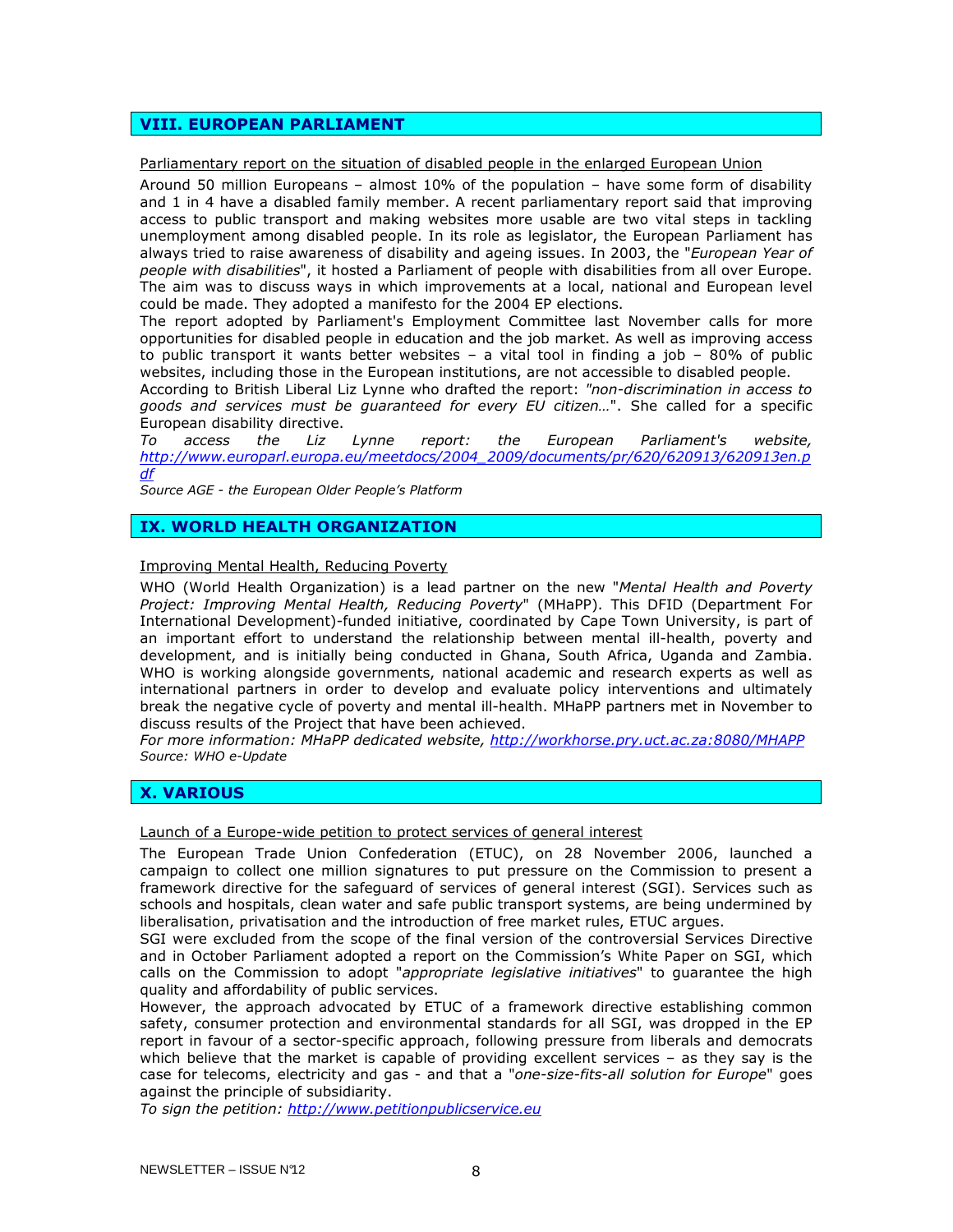For more information: ETUC website, http://www.etuc.org/a/3093 Source: EurActiv

#### Wales fights stigma of mental illness

Wales wants to reduce the stigma and discrimination that is too often associated with mental health problems and promote social inclusion.

Two important documents to improve the mental health and wellbeing of people in Wales have been unveiled by Health and Social Services Minister, Brian Gibbons, on World Mental Health Day (10 October).

Promoting mental health in the workplace and new initiatives including Mental Health First Aid are the key themes of the Mental Health Action Plan, which has been launched for consultation.

Mental Health First Aid is an evidence-based programme to develop people's skills in recognising and taking appropriate action when they encounter someone in mental distress.

The Prison Mental Health Pathway for Wales has also been launched. Director of Mental Health, Phill Chick, said: "Prisoners are, on the whole, a socially excluded group who experience many health and social inequalities. There is considerable research to suggest that the prison population is at greater risk of developing mental health problems compared with people of a similar age and gender in the community."

For more information: News Wales website,

http://www.newswales.co.uk/?section=Health&F=1&id=9595 Source: News Wales

## XI. WEBSITES/ONLINE INFORMATION

## The German Federal Government's new European Portal

The German Federal Government's new Europe website is now on-line. The site provides background information and up-to-the-minute news on the European Union (EU), with many interactive features. Visitors, for example, will be able to vote in polls on current European issues.

The new site does not just offer the latest information on the German Federal Government's European policy. It also provides answers to questions about the EU and its institutions, EU policies and the unification process.

Special dossiers on such topics as the Services Directive or the European Constitution will give concise information on current EU policy issues, and a European Lexicon explains EU terms from A to Z.

This site heralds the launch of a communication campaign on Europe as the German presidency of the EU approaches.

For more information: the German Federal Government website,

http://www.bundesregierung.de/nn\_6538/Content/EN/Artikel/2006/10/2006-10-27ankuendigung-neue-europaseite.html

## TSI - Training in Systematic Instruction

Systematic instruction is the brainchild of Marc Gold, a pioneer in developing the "try another way" approach which has been used to teach people with significant disabilities. The system is underpinned by Marcs values, one of them being that, "anyone can learn if we can figure out a way to teach them". The essential role of teachers and trainers is to discover the best ways to convey information to the unique individual learner.

The Systematic Instruction Organisation upholds these values and provides a range of training programmes to enable individuals to join us as fully participating members of society.

The organisation is led by Geoff Warner who has had many years of experience in the field of disability.

The organisation's range of current training programmes aims at enabling disabled people and people with learning problems to live in the community (job finding, enhancement of domestic skills…).

To access the Systematic Instruction Organisation's website: http://www.systematicinstruction.org/index.php?categoryid=1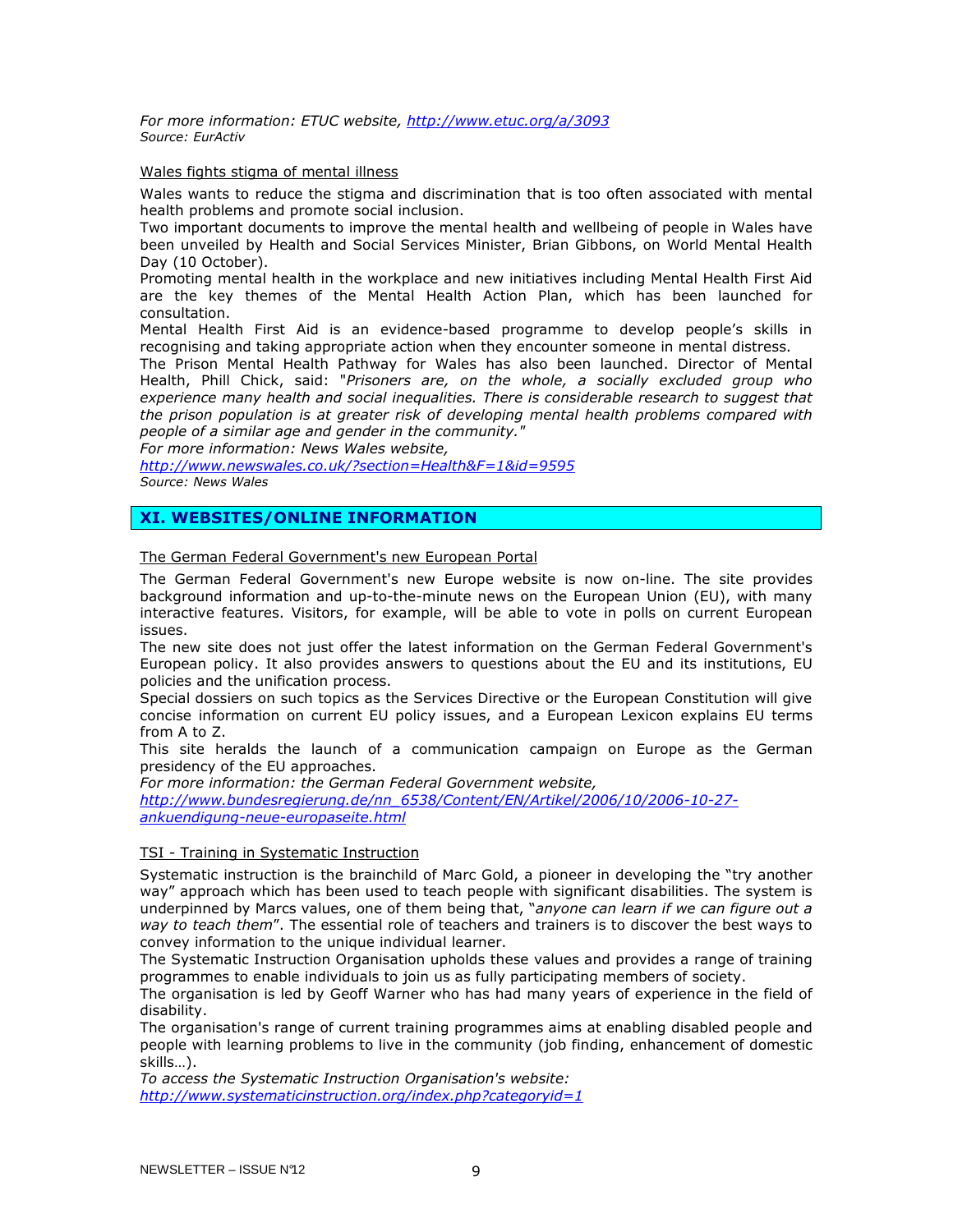## XII. PUBLICATIONS

## Civil Dialogue, making it work better

The Civil Society Contact Group has published the study "Civil Dialogue, making it work better," which reviews and assesses NGOs' participation in the European project.

Based on case studies analysing key moments of the EU public debate (such as the constitutional process and the Service Directive), the study is intended as a contribution to the heated debate on how to better connect the EU to its citizens.

The study identifies three main challenges:

- Making it happen beyond Brussels: strong campaigns around the Service Directive or the Constitution have highlighted that involving civil society can be a channel to take citizens on board of the EU project, but this is a difficult process that needs time and commitment, including from the Member States. They clearly stress the need to find a better transmission belt between Brussels and the national, regional and local level.
- Turning the talks into results: consultation without clear accountability from decisionmakers can create an enormous amount of frustration.
- The need for a better balance between public and private interests: consultations limited to business are much too frequent in fields where public interest is directly at stake, such as industry, trade or public health. This bias is a major threat to citizens' trust in the EU and should be tackled urgently by more transparency.

To download the study: Civil Society Contact Group website, http://act4europe.horus.be/module/FileLib/Civil%20dialogue,%20making%20it%20work%20b etter.pdf

## Minority Rights Jurisprudence - Digest

Minority rights jurisprudence digest is a comprehensive yet analytical classification of cases on international and regional jurisprudence on minority rights and, at present, it is the only digest of judicial practice in the area of minority rights. It provides a comparative approach to the study of minority rights jurisprudence and details the emerging international and regional standards in this field. The work covers the principal international bodies that have issued authoritative statements on issues of relevance to minorities.

To place an order directly: Council of Europe Publishing,

http://book.coe.int/sysmodules/RBS\_page/admin/redirect.php?id=36&lang=EN&produit\_aliasi  $d = 2072$ 

#### EDF issues Toolkit on mainstreaming disability in the Structural Funds

EDF produced a toolkit to assist disabled people's organisations at national level to understand the new Structural Funds legislation and to use it in order to maximize the benefits of the European regional policy for people with disabilities.

The Structural Funds constitute the most important financial instrument at EU level for social and economical development from 2007 to 2013. In many European regions they will represent the most important source of public funding. Through intensive lobbying, EDF managed to secure that non-discrimination on the grounds of disability and accessibility would be major requirements for funding.

The toolkit is composed of three main parts. The first part tries to give a general framework and explanation of the funds. The second focus on some key elements and definitions of concepts that have to be carefully understood by all organisations and finally, the third part is proposing an action plan at national level to lobby on the implementation of the main elements of the EU regulation.

The role of the national disability organisations should be to influence the policy making at national level on the design, adoption and monitoring of the Structural Funds.

To download the toolkit: the publications list of the EDF website, http://www.edffeph.org/en/publications/publi/publi.htm

#### Health in All Policies. Prospects and potentials

This volume, published in the context of the Finnish Presidency of the European Union (EU), aims to highlight how and why the health dimension can and should be taken into account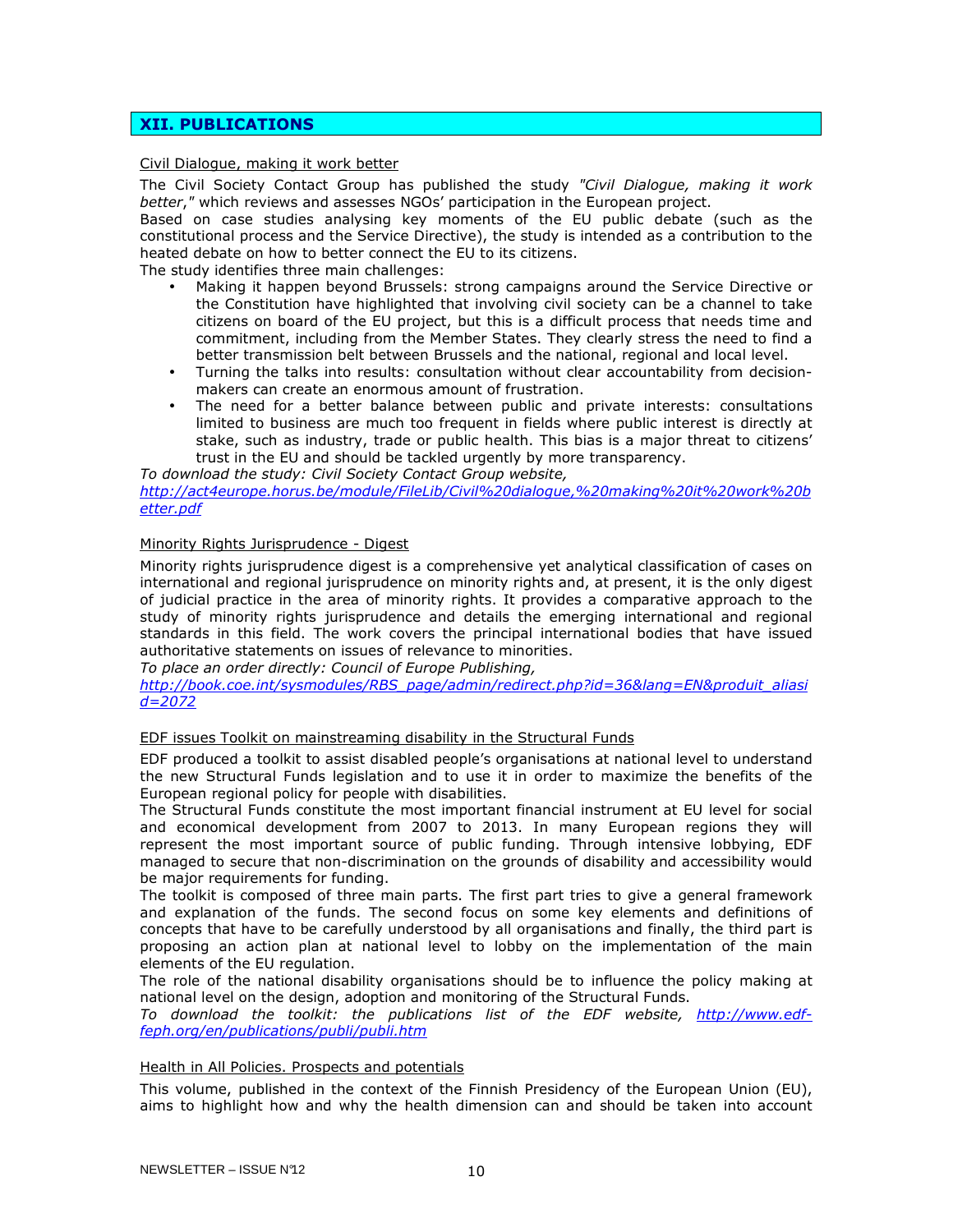across all government sectors. Particular emphasis is placed on the unique mandate and obligation of the EU to protect health in all its policies. The topic is explored from the perspectives of available methods and different levels of policy-making, and examples are included from specific policy areas and health issues.

To download the document: the European Observatory on Health Systems and Policies website, http://www.euro.who.int/observatory/Publications/20060915\_2

#### FEANTSA European Report on Access to Health for People who are Homeless

FEANTSA is the European Federation of National Organisations working with People who are homeless. In 2006, FEANTSA had its annual theme on the Right to Health for People who are Homeless. This meant that the theme was at the core of FEANTSA's work for the year. The organisation undertook an in-depth examination of this theme through a research project with its members. A questionnaire was circulated and national reports were sent from the member organisations. On this basis FEANTSA drew up a European Report examining the health situation of homeless people across the EU. It covers the following areas:

- Health profiles of people experiencing homelessness;
- Social protection: healthcare entitlements of people experiencing homelessness;
- Access to quality healthcare for people experiencing homelessness;
- Training courses to equip professionals to better meet the health needs of people experiencing homelessness;
- Networking, cooperation and inter-agency working;
- Data Collection on the health situation of people experiencing homelessness;
- Some reflection on the right to health for people experiencing homelessness.

You can read FEANTSA's European Report (in English or French) on the organisation's website at: http://www.feantsa.org/code/en/theme.asp?ID=35 The national reports and the resources from FEANTSA's conference on the same theme are also available on the same page. For further information: contact Dearbhal Murphy, E-mail dearbhal.murphy@feantsa.org

## XIII. FORTHCOMING EVENTS

## 30-31 January 2007

## 1<sup>st</sup> Equality Summit and Opening Conference of the 2007 European Year of Equal Opportunities for All, Berlin (Germany)

The first Equality Summit is to be held by the German Presidency of the European Council in Berlin on 30 and 31 January 2007. At the same time, the 2007 European Year of Equal Opportunities for All will be inaugurated in collaboration with the European Commission.

This will be the first time that high-ranking representatives from the Member States, the social partners, civil society and European anti-discrimination bodies come together to discuss the promotion of equal opportunities in Europe.

For further information: the conference office of the agency Steinrücke+ich, Tel +49-30-400 44 590, E-mail berlin@steinrueckeundich.de

## NEW!! 7-8 February 2007

## Conference on the Sustainability of Healthcare Financing in the EU, "Sustainable Healthcare Financing: New Approaches for Better Outcomes", Helsinki (Finland)

The Helsinki Conference is endorsed by the Ministry of Health of Luxembourg and the Finnish National Fund for Research and Development (Sitra).

The Conference aims to inspire EU policy makers with a two-fold approach: it will present the results of a year's investigation into the main issues impacting on healthcare expenditure, and it will also launch an ambitious multi-partnered programme of workshop activity in Europe which will be led by Sitra.

For more information: the conference dedicated website, http://www.sustainhealthcare.org

#### 16 February 2007

## EAP-SFU European Symposium "PSYCHIATRY - PSYCHOLOGY – PSYCHOTHERAPY: Similarities and Differences", Vienna (Austria)

The European Association for Psychotherapy (EAP), in collaboration with the Sigmund Freud University (SFU), organises a European Symposium on the theme "PSYCHIATRY -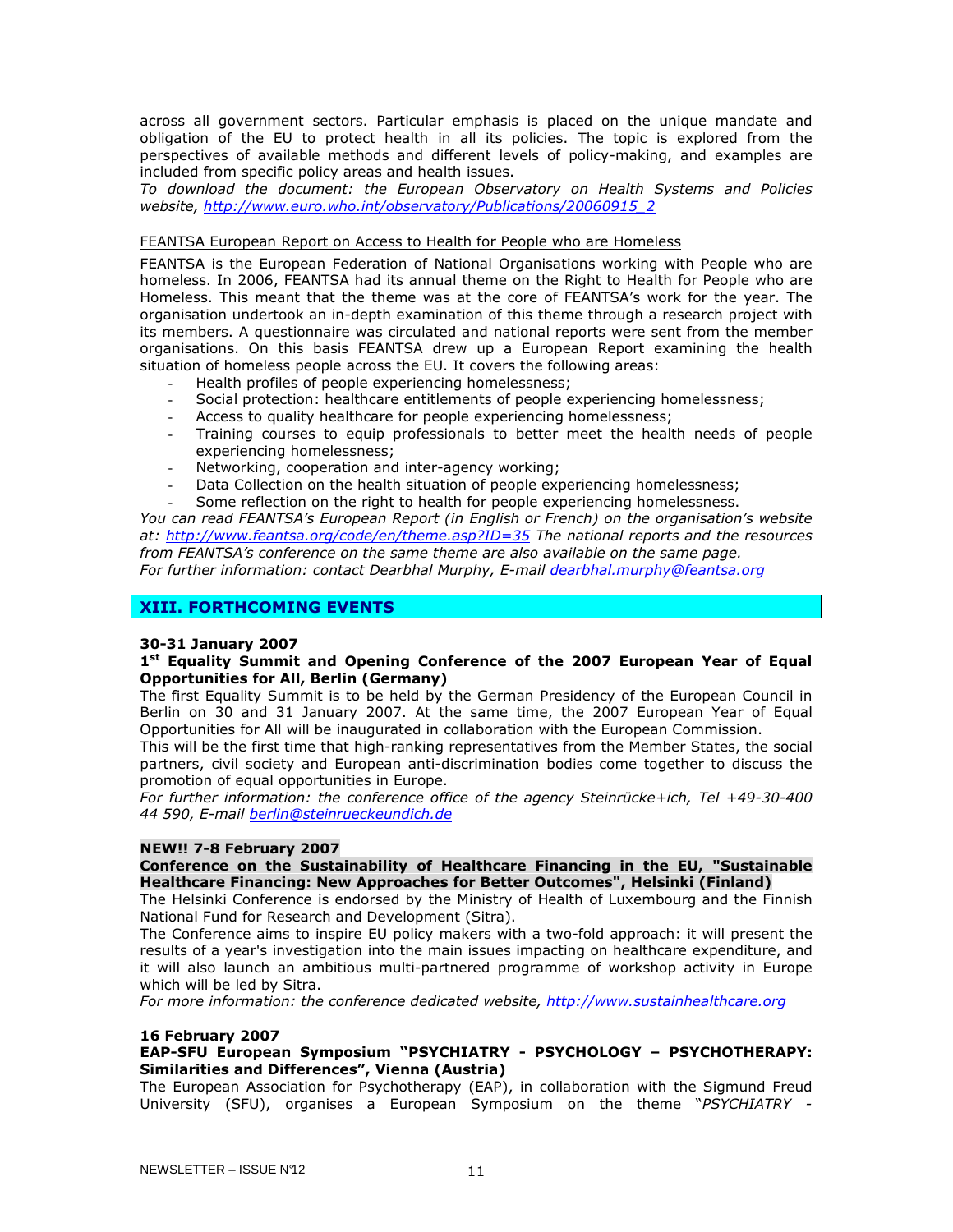PSYCHOLOGY - PSYCHOTHERAPY: Similarities and Differences" at the Sigmund Freud University in Vienna.

Based on the "Strasbourg Declaration on Psychotherapy of 1990" the EAP represents high training standards for a scientifically based and stands for a free and independent practice of psychotherapy.

To register to the conference: send an E-mail at eap.headoffice@europsyche.org For more information: EAP website, http://www.europsyche.org

## 9-11 March 2007

## Conference "Investing in Mental Health Policy and Economics Research" – Venice (Italy)

The 8th International Workshop on costs and assessment in psychiatry "Investing in Mental Health Policy and Economics Research" is taking place in Venice on 9-11 March 2007. The event is organised by the International Center of Mental Health Policy and Economics (ICMPE) with the support of the World Psychiatric Association (WPA) - Section on Mental Health Economics.

For further information and to download the abstract and registration forms: the ICMPE webpage http://www.icmpe.org/test1/events/events.htm

## 17-21 March 2007

## 15<sup>th</sup> European Congress of Psychiatry, Madrid (Spain)

This annual congress is organised by the Association of European Psychiatrists (AEP).

The theme of the congress will be: "European Psychiatry - Science and Art".

The aim of the congress is to open new perspectives on the Science and Art of psychiatry and on issues related to treatment and patient care. The state-of-the-art lectures, plenary lectures and core symposia will provide a full update on the most important aspects of treatment in psychiatry and on the latest achievements in this field.

For more information: the congress website, http://www.kenes.com/aep2007/welcome.asp, or send an e-mail at aep2007@kenes.com.

#### NEW!! 22-23 March 2007

## Foundation Congress of HORATIO - European Psychiatric Nurses, "Mental Health in Europe: the contribution of psychiatric nursing practice and science", Arnhem (The Netherlands)

Since October 2005 representatives of a number of national psychiatric nursing organisations have taken the initiative to start a network which has now been officially transformed into the above mentioned association "Horatio". This two day Congress will be the Official founding congress of Horatio and will be followed the next day by the first General Assembly and the formal launch of Horatio as approved by the current membership.

This founding congress will be the first biennial congress in Europe where participants can exchange knowledge and share information and inspiration. It will be the opportunity for leaders - managers - educators - practitioners - clinicians - researchers - theorists - advocates - representatives and others within the field of psychiatric nursing to attend lectures, exchange information, network, promote international collaboration, and serve as a platform for discussion and reflection about the way psychiatric nursing as a profession should develop within Europe for the benefit of our consumers.

For further information: the congress website,

http://www.oudconsultancy.nl/horatio/index.html?1160844320109

## 25-27 March 2007

#### 6<sup>th</sup> International Conference "Public benefit for the Disabled", Cracow (Poland) Due to unpredicted circumstances, the conference has been rescheduled from 26-28 November 2006 to 25-27 March 2006.

The conference will take place in connection with ceremonial inauguration of 2007 – European Year of Equal Opportunities for All.

Debates will proceed about oncoming matters:

• obtaining the status of organisation of public benefit and organisational and administrative service;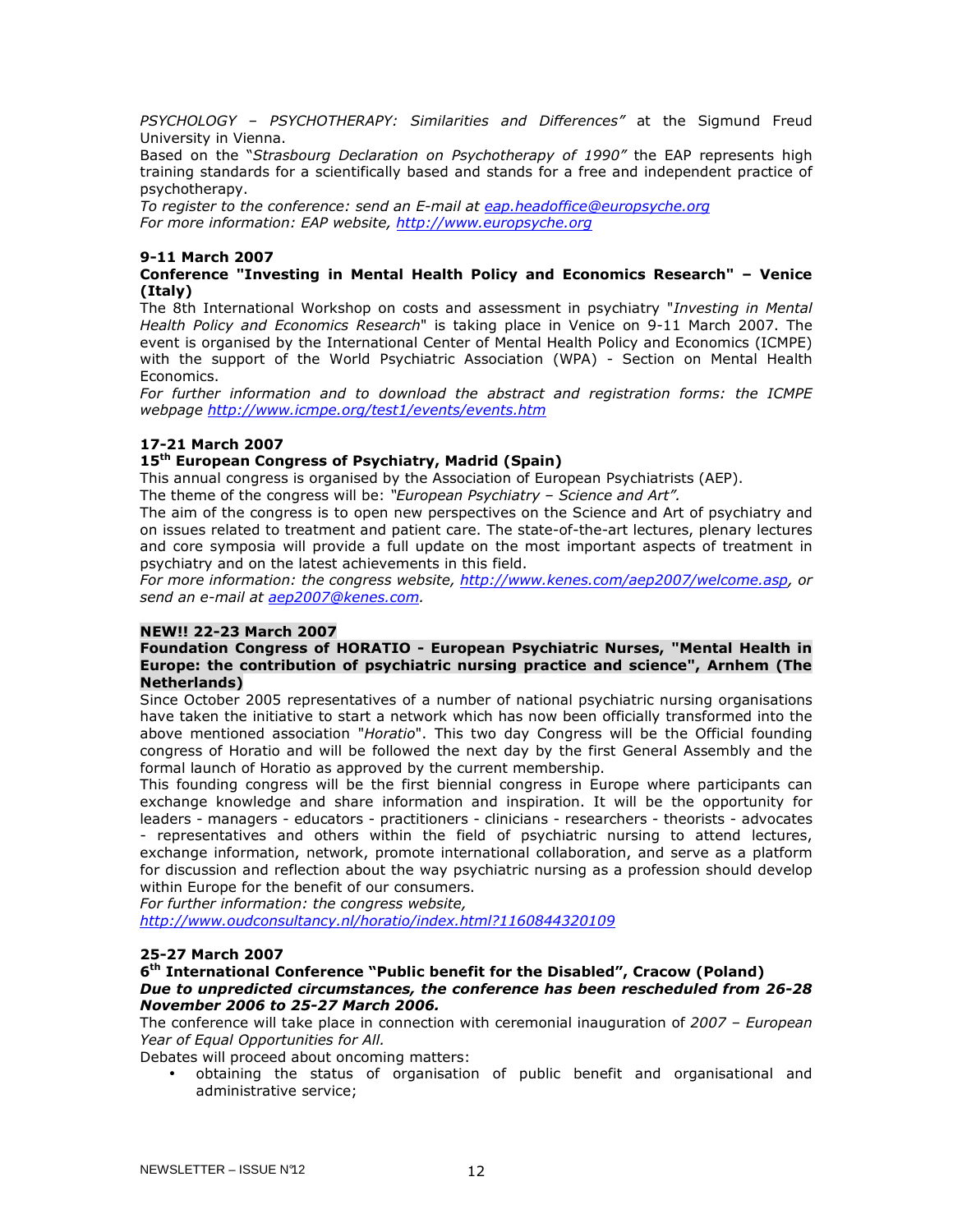- cooperation of national and local governments with non-governmental organisations on the base of legislative regulations and disability laws;
- impact of laws, concerning non-governmental organisations, on: rehabilitation, accessibility, transport, education, etc… of disabled people; anti-discrimination activities and equal opportunities for all; mass media as instruments exposing activities of non-governmental organisations…
- practices of non-governmental organisations of public benefit (or their counterparts in other European countries) and their influence on activities for equal opportunities for all.

For more information: the website of the Polish Association of Disabled People's website, www.pson.ip.krakow.pl

## NEW!! 13-14 April 2007

## Pre-Announcement: 2nd Graz Psychosis Days, "Illnesses in the schizophrenic sphere", Graz (Austria)

Presentations at this even will cover topics such as the influence of psychopathology and medication, schizophrenia and suicide, transcultural aspects of psychosis etc…

For further information contact the congress secretariat: Tel +43 316 385 8634, Fax 0043 316 385 3560, Email psychosentage@meduni-graz.at

## NEW!! 26-27 April 2007

## Conference on "Mental Health in Humanitarian Settings", Oslo (Norway)

For the first time mental health and humanitarian work is set on a conference agenda in Norway. Humanitarian organisations and researchers as well as local partners have come to realise that psychological distress and trauma is a recurrent problem in complex emergencies and disaster situations. In many disaster- and emergency situations helpers often have to cope with their own distress prior to helping others in environments where mental health issues are habitually taboo.

The Norwegian Council for Mental Health wants to bring about changes and to challenge major actors, national authorities, aid agencies and international organisations to include mental health in their thinking as well as in concrete activities.

The objectives of the conference are:

- to increase awareness of why it is important to take care of mental health in humanitarian settings;
- to place mental health higher on the agenda of international humanitarian organisations, non governmental organisations and governments;
- and to include mental health in humanitarian programmes.

For more information: the conference dedicated website, http://www.copewithcrisis.no/english/index.html

## 10-12 May 2007

## Europe in Action Conference, "Citizens' Rights for All – Full citizen's rights and legal protection for people with intellectual disabilities", Warsaw (Poland)

During the European Year of equal Opportunities 2007, people with intellectual disabilities, family members, legal professionals and policy makers will discuss at this event the following main themes:

- Support in decision-making and legal representation;
- Full citizenship and legal protection;
- Withdrawal of legal capacity and its consequences.

For more information: the conference dedicated website, www.EuropeInAction.org

#### NEW!! 24-26 May 2007

#### International Congress of the Ligue Bruxelloise Francophone pour la Santé Mentale (LBFSM), "Jusqu'ici tout va bien... mais il ne faut pas s'inquiéter", Brussels (Belgium)

The project of the organisers is to foster thinking on background questions (Mental Health and new life styles, Mental Health and Public Health, The notion of resistance…), organised in transversal themes, from clinical practices and the reading received from sociology,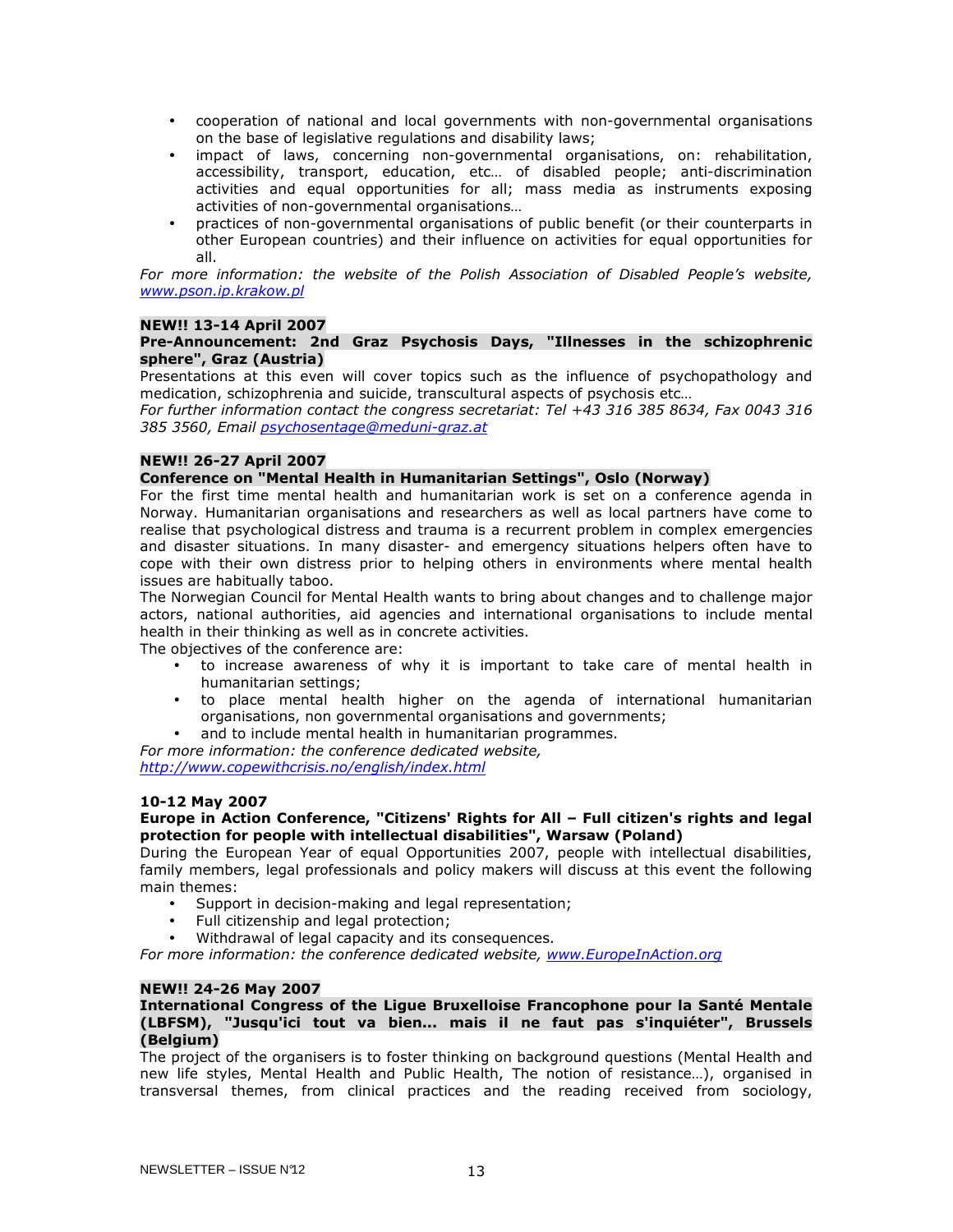anthropology, philosophy, law and other disciplines that are nowadays associated with mental health.

For more information: the LBSM Secretariat, Tel +32 2 511 55 43, E-mail emessens@skynet.be

## 31 May–2 June 2007

## MHE conference 2007, "No Health without Mental Health: from slogan to reality", Vienna (Austria)

The MHE conference will focus on the outcomes of the consultation process of the European Commission's Green Paper "Improving the Mental Health of the Population" and the upcoming strategy for the next years.

The focus of the conference will be on the connection and the coherence between European policies and the impact they have on the mental health of the population.

Lectures, round-table discussions and workshops will give opportunity for sharing information and deepening knowledge but also for exchange of best practices.

Participants coming from all European countries will be encouraged to discuss the possibilities of implementing strategies on mental health throughout the whole life-span and to initiate cooperation between the different organisations and institutions working on mental health issues at the national and European level.

Additionally, MHE's annual General Assembly will take place at the end of the conference. You can contribute by sending us your ideas for workshops you would be interested in.

For further information please contact: office@promente-Wien.at or info@mhe-sme.org

## 13-15 June 2007

## 8 th European Union of Supported Employment (EUSE) Conference, Belfast (Northern Ireland)

The Conference, "Supported Employment - Working for All?, aims to promote goods practices in Supported Employment as well as exploring how the model can be used with other disadvantaged groups. The Conference will also pose the question "Is Supported Employment working for all?" and if not, why not?

For more information: the conference dedicated website, http://www.euseconference2007.org

#### 18-19 June 2007

## 15<sup>th</sup> European Social services Conference, "Opportunity for All: the challenge for social and health services in a diverse Europe", Berlin (Germany)

This conference is organized by the European social network in cooperation with the German Presidency of the European Union. It brings together 400 delegates from key national and European public and private welfare organizations to learn together about maximizing potential for all, young or old, no matter their disadvantage or disability. With over 30 presentations, workshops and debates this conference will bring Europe's best practice together in one comprehensive event.

For more information: contact person, Sarah Wellburn, Tel +44 1273 549817, E-mail sarah.wellburn@socialeurope.com

#### 19-23 August 2007

#### World Mental Health Congress of the World Federation for Mental Health, Hong Kong (China)

The 2007 Congress will bring together international and local experts with diverse backgrounds including mental health practitioners, community partners, as well as users and carers of mental health services, to address a wide variety of topics of significant interest in mental health.

This year's congress theme is "Impact of Culture on Mental Health: East meet West". For more information: the Congress Secretariat, Tel +852 2778 7173, Fax +852 2770 9345, e-mail info@wmhc2007.com, or the congress dedicated website, www.wmhc2007.com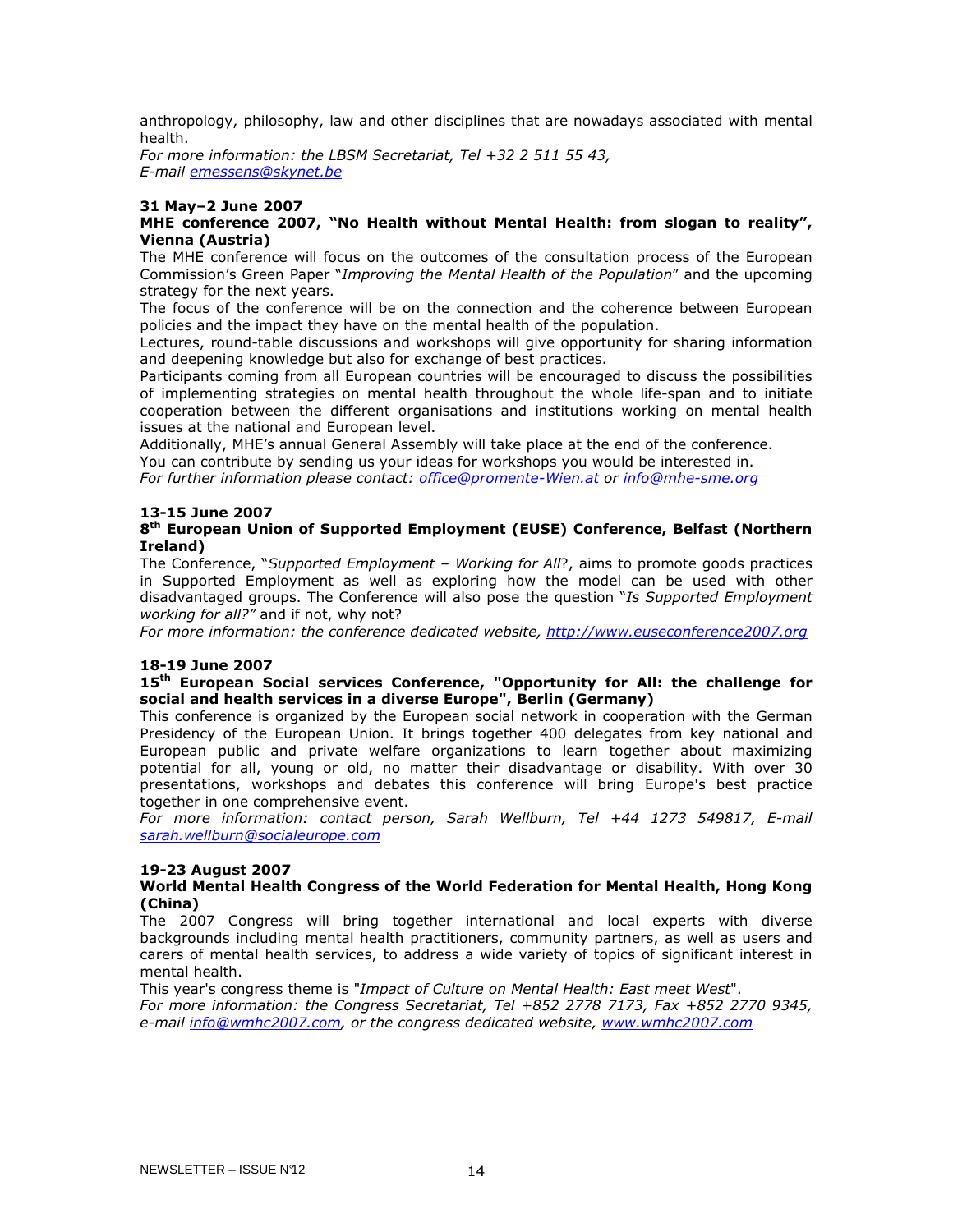#### 25-29 August 2007

## 13<sup>th</sup> International Congress of the European Society for Child and Adolescent Psychiatry, "Bridging the gaps – Integrating perspectives in child and adolescent mental health", Florence (Italy)

The 13<sup>th</sup> International Congress of ESCAP will be designed to offer clinicians, researchers, health workers, and others interested in the welfare of children and adolescents with a genuine appreciation of contemporary and appropriate methods of assessment and intervention. The program will be especially sensitive to the fact that the developmental periods of childhood and adolescence represent a crucial time for timely diagnostic evaluation and for the implementation of effective treatments.

For more information: contact person, Cecilia Sighinolfi, E-mail cecilia.sighinolfi@azzurro.it, or visit the conference dedicated website, http://www.escap-

net.org/web/index.php?option=com\_content&task=view&id=69&Itemid=148

#### NEW!! 31 August, 1-2 September 2007

#### "A world of possibilities", 8<sup>th</sup> International Congress of Autism Europe, Oslo (Norway)

The Congress will consist of an integrated programme of symposia and poster sessions, focusing on a broad exchange of knowledge, information, experience and ideas. All presented papers will be published in the proceedings and/or on CD.

The aim of the Congress is to clarify the practical outcomes, values and implications of research in terms of its contribution to the quality of life and development of persons with ASD (Autism Spectrum Disorder). All presentations should reflect this aim.

For further information: the Congress website,

http://www.autismcongressoslo.org/comweb.asp?ID=1&segment=1&session=

#### 18-21 November 2007

#### SMES-EUROPA 10th Conference, "After 15 years…", Rome (Italy)

15 years ago (1992), in Rome, a first seminar was organised to mark the beginning of the SMES' movement.

The aim of the conference is:

- 1. A retrospective evaluation: "...what is the situation after 15 years?," what has been changed in a positive or a negative way?
- 2. Perspectives and proposals for the future, for absolute priorities in right and access to health and social services for homeless people.

For more information on the conference: the SMES-EUROPA website, http://www.smeseuropa.org/Rome2007\_10conf\_SMES\_UK.htm

#### 19-21 June 2008

#### World Psychiatric Association Thematic Conference, "Depression and relevant psychiatric conditions in primary care", Granada (Spain)

Depression will be second to cardiovascular disease as a global cause of disability by 2020.

PREDICT is the European Commission  $5<sup>th</sup>$  Framework Study of the predictors of depression in general practice attendees in six European and one Latin American country.

The results of this ground-breaking research will form the basis of this conference, with the following key objectives:

- To present new data on predictors of depression;
- To debate their significance for health promotion and prevention of depression in family practice;
- To promote inter-professional exchange between mental health and primary care professionals on management of depression and other common mental disorders in family practice.

For more information on the conference: contact person, Dr. Francisco Torres- González, Email ftorres@ugr.es, or visit the conference dedicated website, http://www.wpa2008granada.org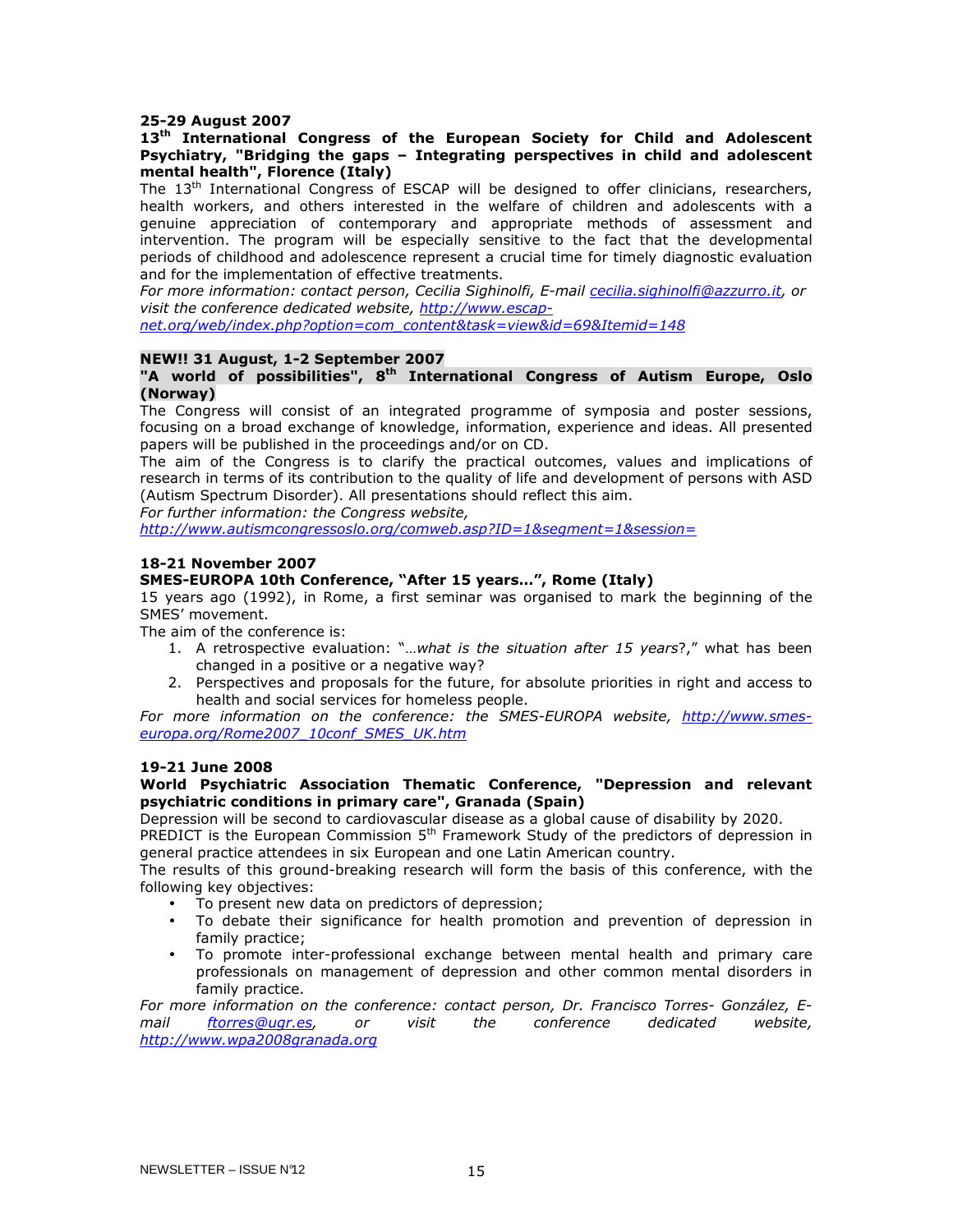

www.stop-discrimination.info

Do you wish to share information, announce something or make a contribution to the MHE Newsletter?

Please send it to **info@mhe-sme.org**